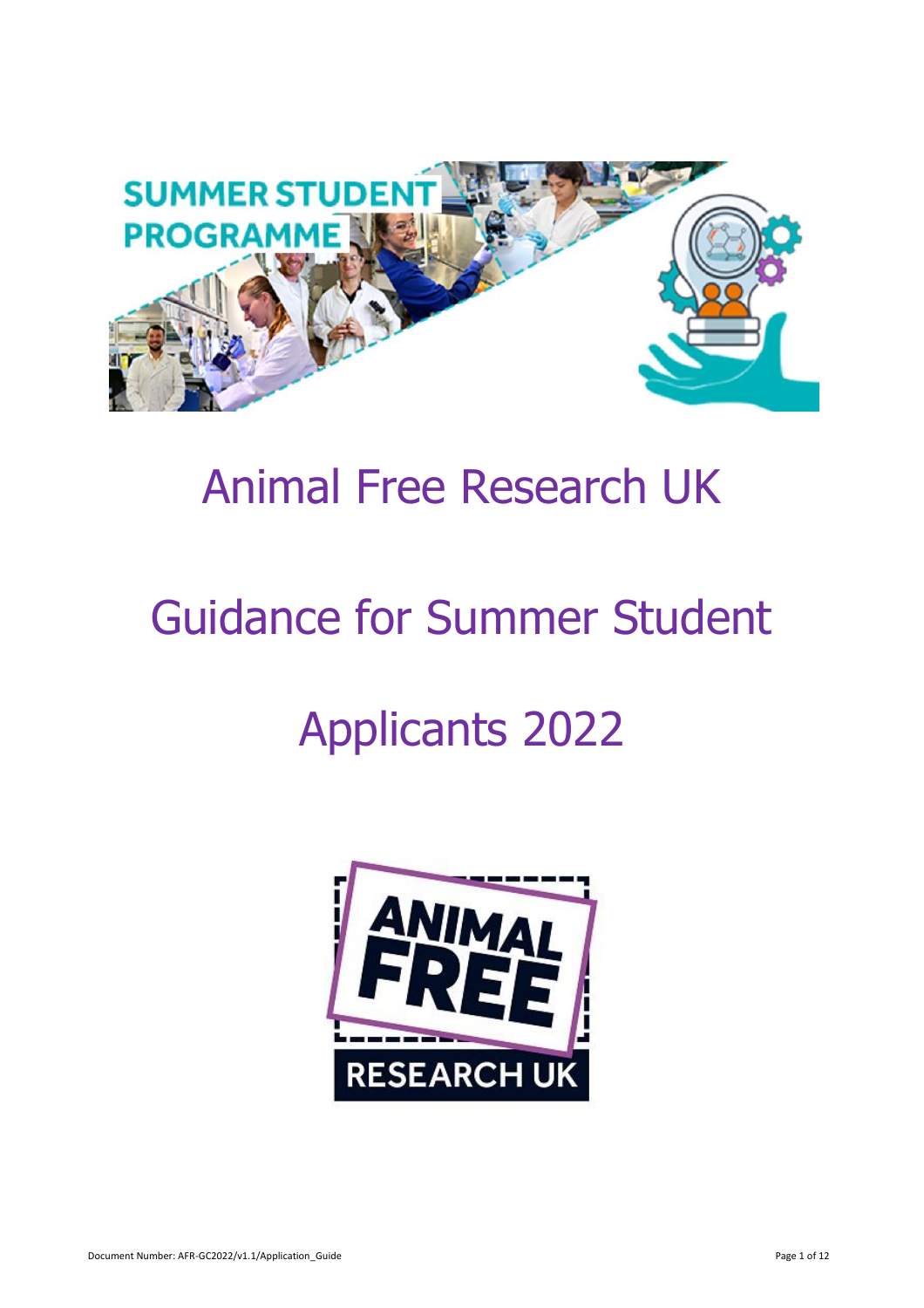# **Table of Contents**

| 1. WHAT WE WILL AND WON'T FUND                              | 3                       |
|-------------------------------------------------------------|-------------------------|
| <b>ANIMAL FREE RESEARCH UK GENERAL CRITERIA</b><br>1.1      | $\overline{\mathbf{3}}$ |
| 1.2<br><b>PROJECT CRITERIA</b>                              | $\overline{\mathbf{4}}$ |
| <b>WHO CAN APPLY?</b><br>2.                                 | 4                       |
| 2.1 STUDENT ELIGIBILITY CRITERIA                            | 4                       |
| 2.2 SUPERVISOR ELIGIBILITY CRITERIA                         | 4                       |
| REVIEW PROCESS AND NOTIFICATION OF DECISION<br>З.           | 5                       |
| <b>GRANT MONITORING AND PUBLICATIONS</b><br>4.              | 5                       |
| PUBLICATION OF WORK AND ENGAGING THE PUBLIC<br>5.           | 5                       |
| THE APPLICATION<br>6.                                       | 5                       |
| <b>HOW TO APPLY ONLINE - SUBMISSION PROCESS</b><br>7.       | 6                       |
| 7.1<br><b>BLACKBAUD GRANT MAKING</b>                        | 6                       |
| 7.1.1 TO START A NEW ONLINE APPLICATION                     | 6                       |
| 7.1.2 CREATING YOUR ONLINE ACCOUNT                          | $\overline{7}$          |
| 7.1.3 ACCESSING YOUR ONLINE ACCOUNT                         | $\overline{7}$          |
| 7.2 APPLICATION FORM: "HOW TO" START A NEW APPLICATION      | 8                       |
| 7.3<br><b>CONTACT INFORMATION</b>                           | 9                       |
| 7.4 FILLING IN THE FORM                                     | 9                       |
| 7.4.1 TO PRINT A PAPER/OFFLINE COPY OF THE QUESTIONS        | 9                       |
| 7.4.2 TO E-MAIL A COPY OF THE DRAFT APPLICATION             | 10                      |
| 7.4.3 ATTACHMENTS                                           | 10                      |
| 7.5 HOW TO SUBMIT THE COMPLETED APPLICATION                 | 10                      |
| 7.6 BROWSER COMPATIBILITY FOR THE ONLINE APPLICATION PORTAL | 11                      |
| <b>CONTACT</b><br>8.                                        | 12                      |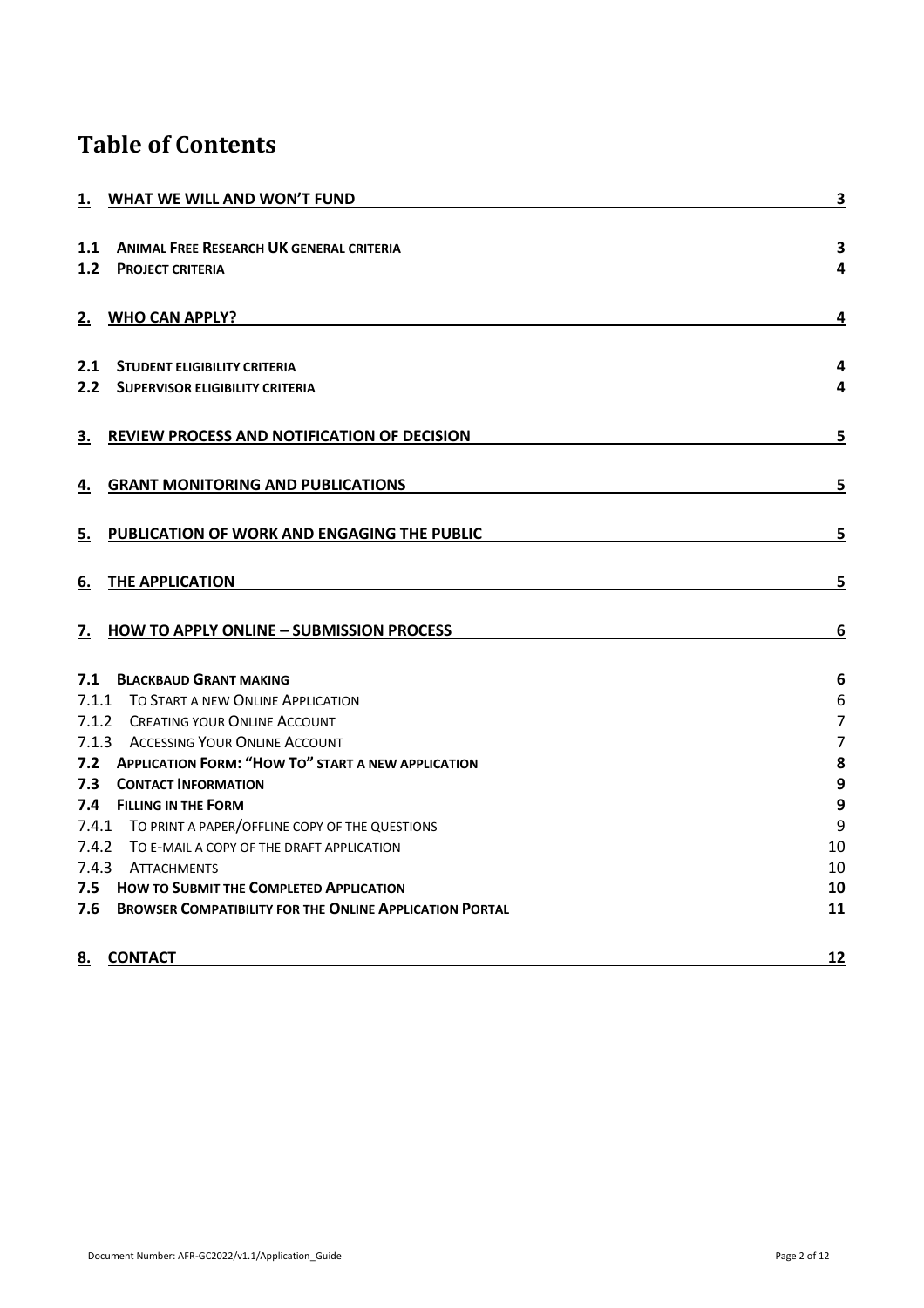# <span id="page-2-0"></span>**1. What we will and won't fund**

## <span id="page-2-1"></span>1.1 Animal Free Research UK general criteria

#### **In awarding grants, Animal Free Research UK will only fund research that is animal-free.**

Grants are not available simply in support of non-animal research per se. The research must be directed towards replacing the use of animals in current procedures within the Research Group, the University and/or, preferably, in the wider field.

Only research that is directly relevant to human health will be funded. Acceptable approaches may include, but are not limited to, the use of human volunteers, epidemiology, human cell lines, *ex vivo* or primary human tissues or cells, 3D organoids, organ-on-a-chip, microorganisms, plants, human sub-cellular components in vitro, biophysical and biochemical analytical techniques, or computer technology.

Full details of our policies can be found in the Animal Free Research UK Policies, [Terms and Conditions for](https://www.animalfreeresearchuk.org/summerstudent/apply-now/)  [Summer Student Programme.](https://www.animalfreeresearchuk.org/summerstudent/apply-now/)

#### **Animal Free Research UK will not:**

- a) support research that requires or involves the use of living animals, animal tissue, animal cells or cell lines, even though the ultimate aim may be to replace their use;
- b) fund the purchase or maintenance of animals, animal tissue or animal cell lines for any reason;
- c) fund the purchase of animal serum or any animal-based biomaterials where non-animal alternatives exist and can be used;
- d) fund the use of human embryonic or foetal stem cells;

and anyone who is by any means supported by Animal Free Research UK must not be involved in any way in such research or activities.

#### **Animal Free Research UK shall only consider funding research:**

a) using human cells, if the Grant Holder has provided evidence of cell authentication or incorporates an authentication protocol to eliminate the possibility of misidentification or cross-contamination of cell lines and comply with Good Cell Culture Practice. Guidance on Good Cell Culture Practice can be downloaded from the [Animal Free Research UK](https://www.animalfreeresearchuk.org/wp-content/uploads/2018/09/GCCPtaskforcereport2.pdf) Website. [\(https://www.animalfreeresearchuk.org/wp-content/uploads/2018/09/GCCPtaskforcereport2.pdf\)](https://www.animalfreeresearchuk.org/wp-content/uploads/2018/09/GCCPtaskforcereport2.pdf)

b) using human foetal tissues, cells, cell lines or embryonic tissues, cells, cell lines, if these have been freely donated by the consenting individual or derived from freely donated consenting individuals and/or their nominated and ethical provider/source. The Grant Holder must provide details ofthe ethical and consent aspects of donation. Research using human embryonic or foetal stem cells will not be funded. Embryonic and foetal tissue and cell research remains a contentious issue, if the Grant Holder has any concerns or doubts about their use contact Animal Free Research UK;

- c) using human placenta, amnion, and umbilical cord, if these have been freely donated by the consenting individual and/or their nominated and ethical provider/source following normal full-term births, miscarriage or stillbirth. The Grant Holder must provide details of the ethical and consent aspects of donation;
- d) using specific animal derived biomaterials, with the exception of animal serum and polyclonal antibodies, where their use has been fully justified and where there is clear evidence that without their use, the Funded Activity cannot take place. There should also be clear instruction on how the Funded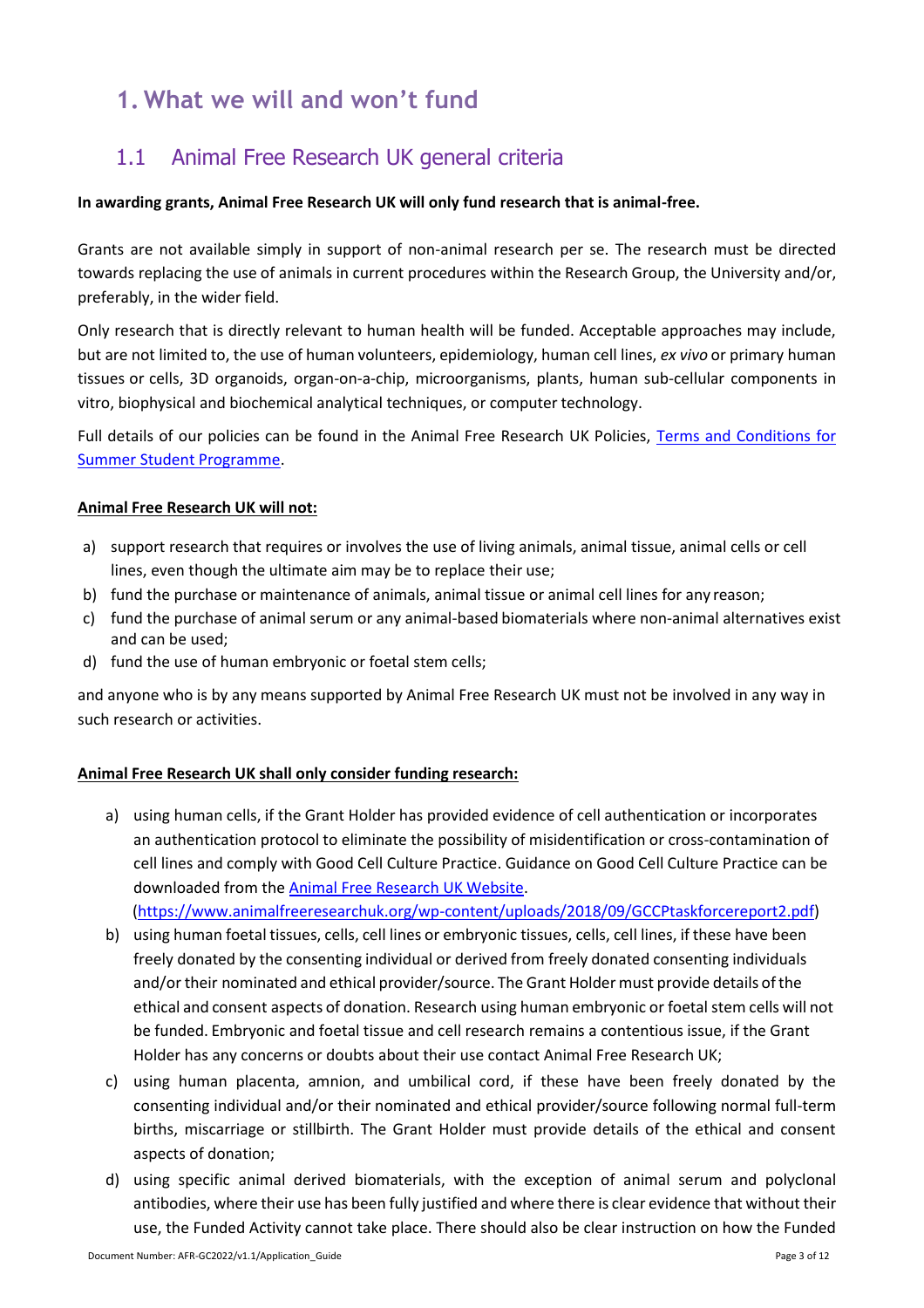Activity will, during the course of the Funded Activity, aim to replace their use over time. For the avoidance of doubt, Animal Free Research UK will not fund the purchase of any animal serum, or the development and production of de novo polyclonal antibodies.

## <span id="page-3-0"></span>1.2 Project criteria

We are accepting applications for both lab-based and computer-based research projects. For example, we encourage and are thrilled to support bioinformatics, computational or systematic review projects.

Proposed projects must have been tailored together with the Supervisor as well as the time duration (minimum 8 weeks and maximum 12 weeks). It must have the potential to be carried out during the summer and to be completed before the end of August.

The Summer research project must have the potential to replace any currently regulated animal experiment in the UK.

**Research that requires or involves the use of animals (defined as any organism of the Kingdom Animalia, excluding humans) in any way, even though the ultimate aim may be to replace their use, will not be supported.**

# <span id="page-3-1"></span>**2. Who can apply?**

## <span id="page-3-2"></span>2.1 Student eligibility criteria

Student must be undertaking or have recently completed a degree in a research area requiring or related to animal replacement such as biomedical science, bioinformatics, chemistry, biophysics etc… Undergraduate students must have completed at least two years of their degree. Students must be available to attend our Summer School event that will take place in early September, as they will be required to present their summer project in the form of a 3min oral presentation with Power-Point slides as a support.

Animal Free Research UK is committed to supporting a diverse and inclusive research environment where there is equal access to funding opportunities. We actively seek and encourage applications from individuals from diverse backgrounds.

We encourage students who wish to undertake a summer research project to get in touch with a potential supervisor to discuss the opportunity to work with them.

Applications from any geographical area within the UK are eligible for consideration.

## <span id="page-3-3"></span>2.2 Supervisor eligibility criteria

### **Application can only be made by the Student Supervisor.**

All applications from previous recipients of grants or from previously unsuccessful applicants will be considered on their own merits.

Student Supervisor do not need to be tenured or have a permanent contract to apply, they must be staff member at an appropriate facility (University, Hospital, Company…). Researcher, PhD Student, Post-Doctoral Researcher, Research Assistants, Technicians or Lab managers are also eligible to be the grant holder for the project.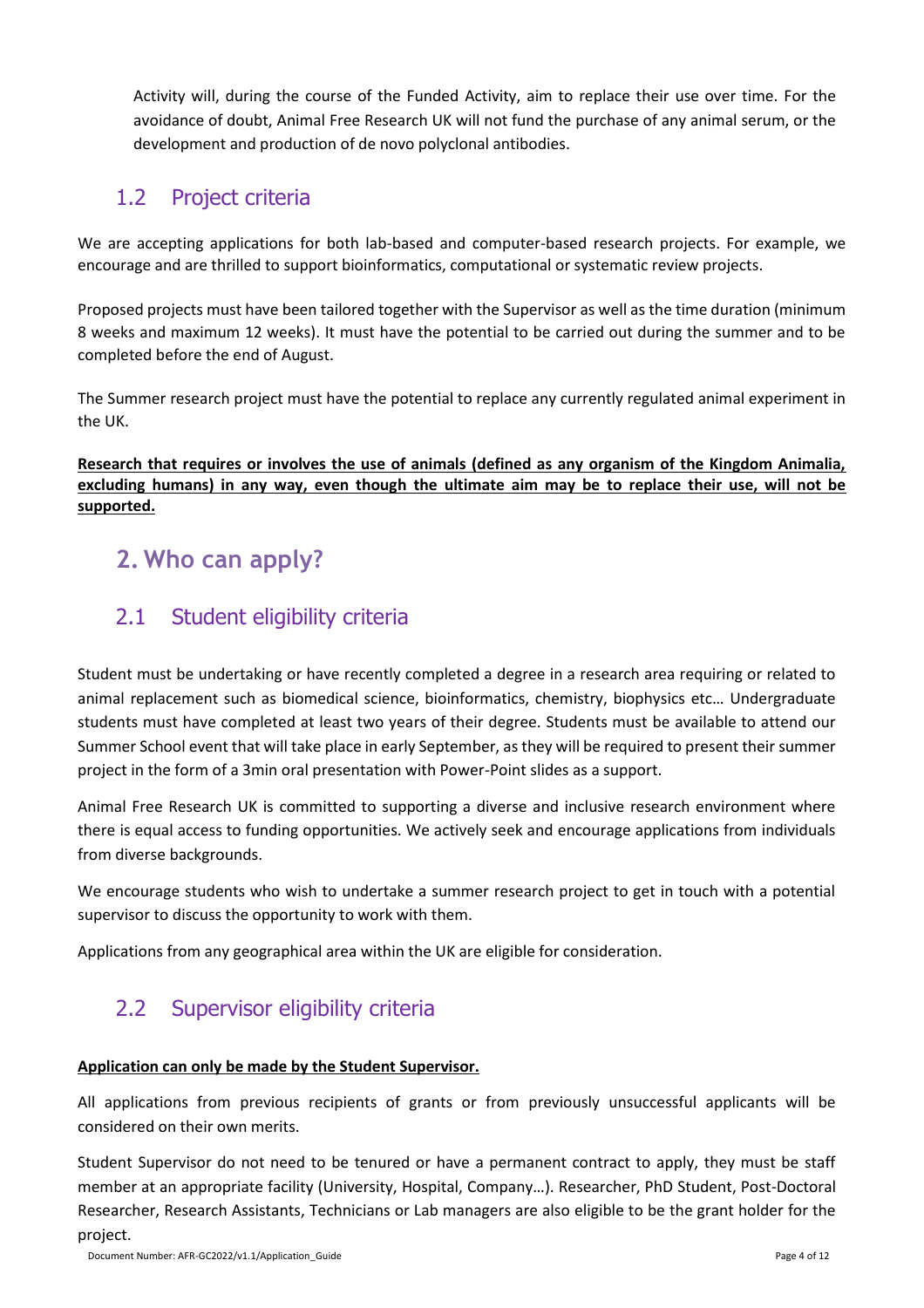# <span id="page-4-0"></span>**3. Review process and notification of decision**

All grant applications will be subject to initial assessment by the Science Manager to ensure they meet the basic criteria for funding. Applications will be then thoroughly reviewed by the Science Director and decision will be made together with the Science Manager.

Animal Free Research UK will aim to inform applicants of the outcome of their application for funding within six weeks of the grant call deadline.

## <span id="page-4-1"></span>**4. Grant monitoring and publications**

It is the policy of Animal Free Research UK to monitor all grants made. To this end, before a grant can be confirmed, conditions will be stipulated appropriate to the work to be carried out and progress will be assessed against agreed targets and/or milestones. Payment of grant instalments will be dependent on the receipt of quarterly invoices and satisfactory progress being demonstrated by providing progress report at the end of the Summer, detailing fully the results and outputs from the project.

Failure to submit reports at the time specified may also jeopardise the successful completion of the Summer Studentship.

## <span id="page-4-2"></span>**5. Publication of work and engaging the public**

Animal Free Research UK are committed to engaging the public with the science we fund. This is of particular importance as the public fund our scientists and are actively interested in how our research is meeting our strategic aims.Our Grant Holders have a responsibility to consider where and how bestto engage the public with their science. Applicants should indicate in their proposal how they intend to communicate their project and expected results to scientific and public audiences.

# <span id="page-4-3"></span>**6. The Application**

All applications must be made through the Animal Free Research UK application portal. Link to the Summer Student application can be found on the Animal Free Research UK website: [https://www.animalfreeresearchuk.org/summerstudent/apply-now/.](https://www.animalfreeresearchuk.org/summerstudent/apply-now/)

Each one of the following supporting documents should be uploaded separately into the relevant section of the application form. All documentation must meet the following requirements:

- o File format: Office365 compatible Word (doc, docx) or Excel (xls, xlsx)
- o Page size: A4
- o Font: Arial/Calibri size 11pt
- o Paragraph: Single line spacing
- o Margins: Page margins must not be less than 2cm
- o References: Can be provided with numbered in-text citations.

| Information required |
|----------------------|
|----------------------|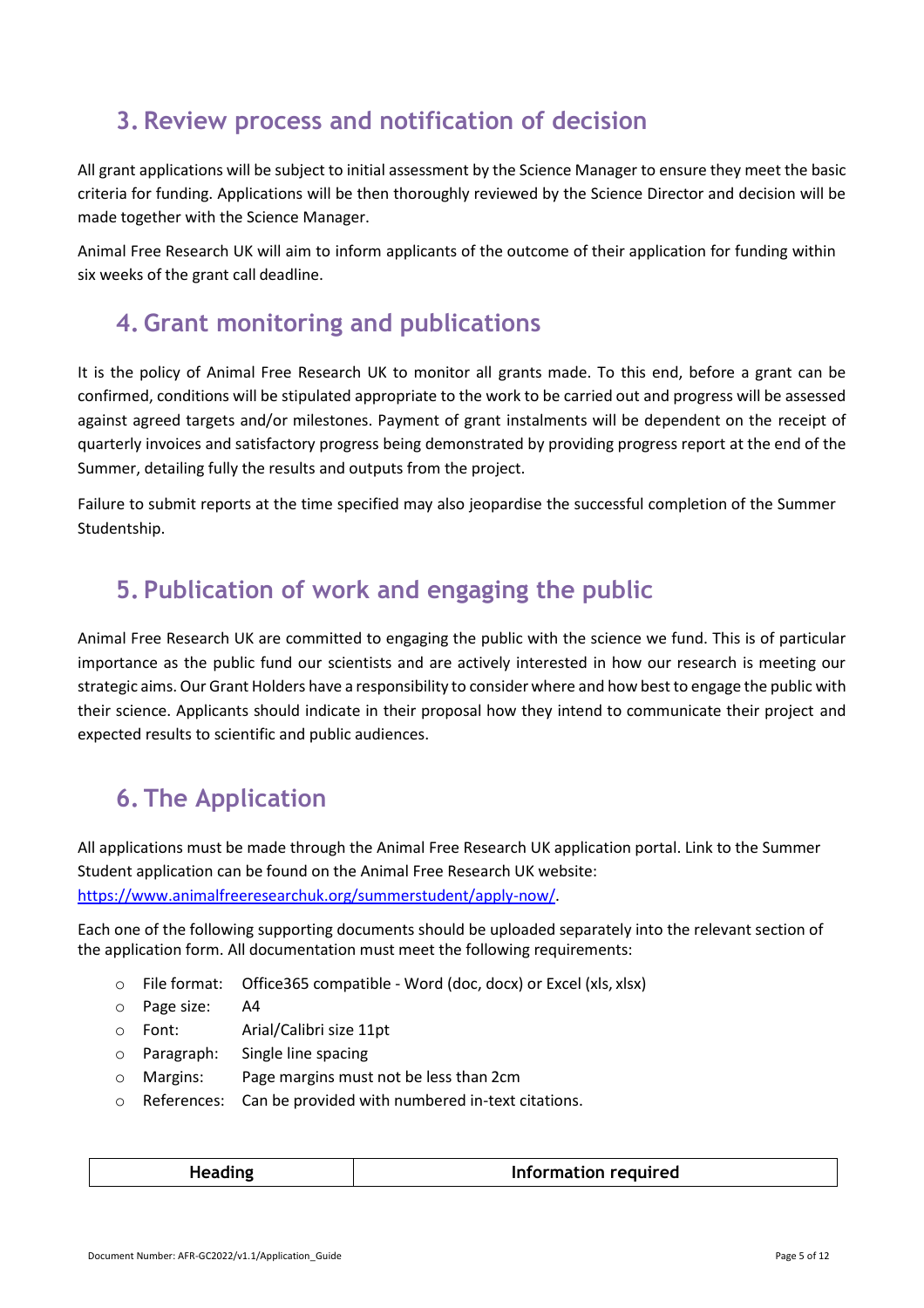| Personal Statement from the<br>Student                           | A-levels or equivalent and above results to date, including<br>$\bullet$<br>University results to date.<br>Your personal reasons for wanting to participate in an animal<br>replacement Summer Studentship.<br>How would the Summer Student Programme help kick-start your<br>$\bullet$<br>career as an animal free researcher?<br>Why is research without experimenting on animals important to<br>٠<br>you?<br>How this research project fits in with your degree<br>course/scientific career.<br>What your future plans and career aspirations are. This can<br>$\bullet$<br>include information on where and how you are going to<br>continue your education or work plans as well as any<br>degree/course you will be enrolling on if applicable.<br>Maximum of 1 side of A4. Submitted in Section 3 of the<br><b>Application - 'Student Details'</b> |
|------------------------------------------------------------------|------------------------------------------------------------------------------------------------------------------------------------------------------------------------------------------------------------------------------------------------------------------------------------------------------------------------------------------------------------------------------------------------------------------------------------------------------------------------------------------------------------------------------------------------------------------------------------------------------------------------------------------------------------------------------------------------------------------------------------------------------------------------------------------------------------------------------------------------------------|
| Collaboration with other scientists<br>or departments (optional) | Include a copy of the written agreement of these parties to the<br>$\bullet$<br>research proposal.<br>Submitted in Section 4 of the Application - 'Project Details'                                                                                                                                                                                                                                                                                                                                                                                                                                                                                                                                                                                                                                                                                        |

## <span id="page-5-0"></span>**7. How to apply online – submission process**

## 7.1 Blackbaud Grant making

<span id="page-5-1"></span>*IMPORTANT*: **Late applications will not be accepted, regardless of the reason** (computer problems, power outages, internet connectivity issues etc.), so plan to fill in and "SUBMIT" the application well in advance of the deadline. If you are "in progress" at the deadline, you will be locked out of the application. This is the default behaviour of the system and is not a policy of Animal Free Research UK.

## <span id="page-5-2"></span>7.1.1 To Start a new Online Application

| <b>RESEARCH UK</b>                                                                                                                                                                                                                                                                                                                                                                                                                                                          |                                                                                                                           |
|-----------------------------------------------------------------------------------------------------------------------------------------------------------------------------------------------------------------------------------------------------------------------------------------------------------------------------------------------------------------------------------------------------------------------------------------------------------------------------|---------------------------------------------------------------------------------------------------------------------------|
| <b>Please Sign In</b>                                                                                                                                                                                                                                                                                                                                                                                                                                                       |                                                                                                                           |
| . If you have an account, please log in using your E-mail Address and Password.<br>. First time applicants, please register using the 'New Applicant?' link found below.<br>. An account allows you to access your saved and submitted applications at any time.<br>process your application.<br>. Only your E-mail Address is required for registration purposes<br>For assistance please call the AFR UK office on 01462 436 819 or email grants@animalfreeresearchuk.org | . It also allows us to send you a submission confirmation e-mail and notify you if additional information is necessary to |
| E-mail                                                                                                                                                                                                                                                                                                                                                                                                                                                                      | Password                                                                                                                  |
| New Applicant?                                                                                                                                                                                                                                                                                                                                                                                                                                                              | Forgot Password?                                                                                                          |
|                                                                                                                                                                                                                                                                                                                                                                                                                                                                             | Login                                                                                                                     |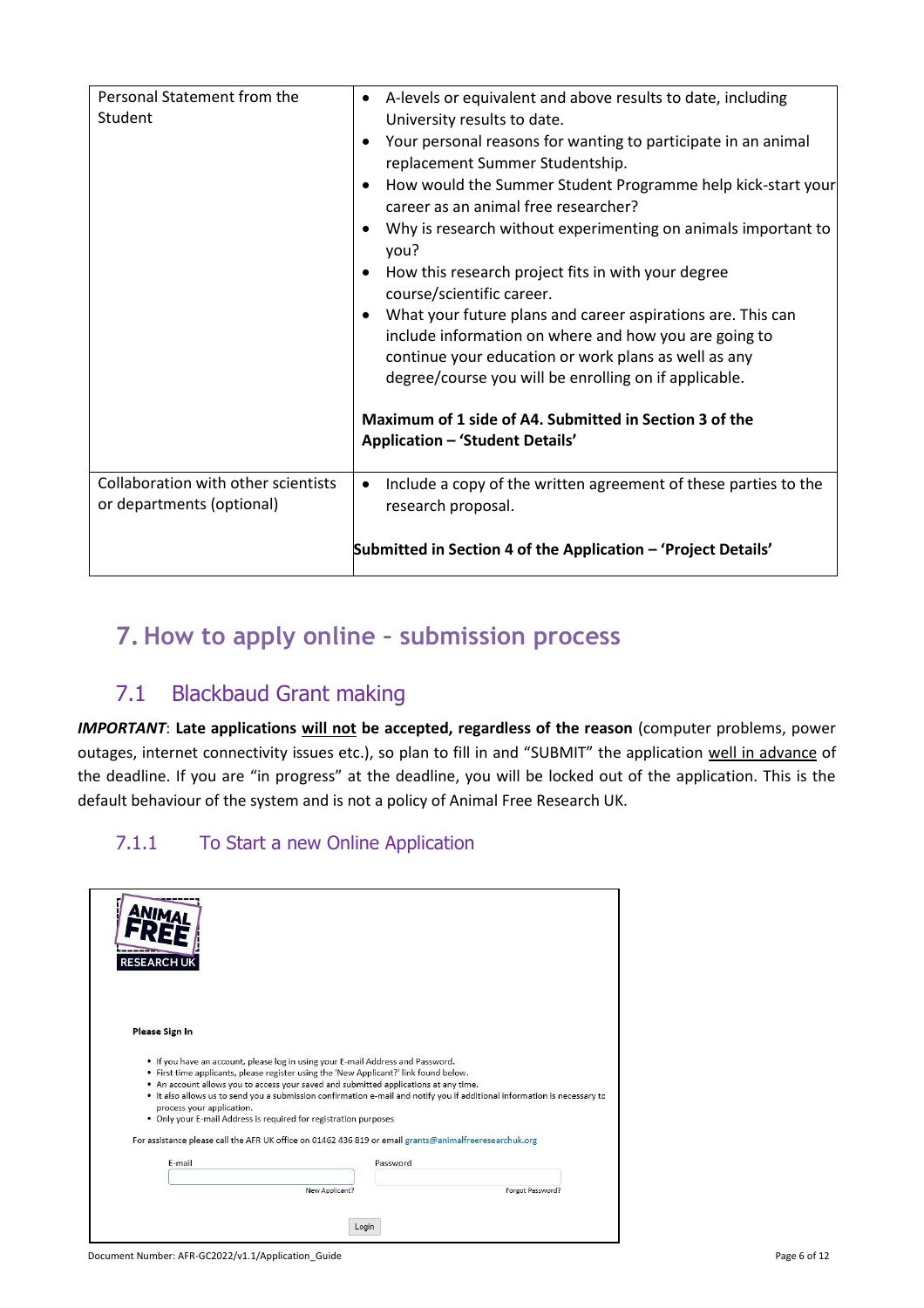#### Figure 1 – Screenshot of the Applications landing page

Supported internet browsers:

Windows or Mac: Firefox or Chrome Windows only: Internet Explorer 10, 11 or Edge for Windows Mac only: Safari for Mac

**Either**: Click on the link (from our website or Science e-newsletter) to access the new application screen. You will be redirected to the Application login page (Figure 1) if you are not already logged in, otherwise you will be taken straight to the application page. Links to Summer Student application form and to the portal are available at: <https://www.animalfreeresearchuk.org/summerstudent/apply-now/>

**OR**: Log into (or create) your online account to access the application form. If you have previously applied using our Online system you can access your account using the following link: [www.GrantRequest.co.uk/SID\\_63?SA=AM](https://www.grantrequest.co.uk/SID_63?SA=AM)

### 7.1.2 Creating your Online Account

<span id="page-6-0"></span>**Each applicant must use one online account with a unique e‐mail address**, so each applicant's applications are saved individually in one account. This will allow easy access to your online application history. If you create multiple accounts using multiple e-mail addresses, it will become very complicated for you to access your history/documents.

Note the e-mail/password used to create your account. Use this same e-mail/password to login to your account on the grant portal to access your online grant history and any applications in progress.

Add [mail@grantapplication.com](mailto:mail@grantapplication.com) to your safe senders list to ensure you receive all system communications.

| <b>New Applicant?</b>                                                                                                                                                                                                                      |  |
|--------------------------------------------------------------------------------------------------------------------------------------------------------------------------------------------------------------------------------------------|--|
| An account allows you to access your saved and submitted applications at any time. It also<br>allows us to send you a submission confirmation e-mail and notify you if additional<br>information is necessary to process your application. |  |
| F-mail                                                                                                                                                                                                                                     |  |
| Confirm F-mail                                                                                                                                                                                                                             |  |
| Password (must contain at least 5 characters, with both letters and<br>numbers)                                                                                                                                                            |  |
| Confirm Password                                                                                                                                                                                                                           |  |
| Continue                                                                                                                                                                                                                                   |  |

Figure 2 – Registration screen for first time users of the Blackbaud Grantmaking system.

### 7.1.3 Accessing Your Online Account

<span id="page-6-1"></span>Once you create an account, you will be able to access new or saved applications, and if successful, submit reports and other documentation.

Accessing your saved applications ("in progress/drafts" or "submitted"):

Log into your account at [www.GrantRequest.co.uk/SID\\_63?SA=AM](https://www.grantrequest.co.uk/SID_63?SA=AM) to access your saved drafts and your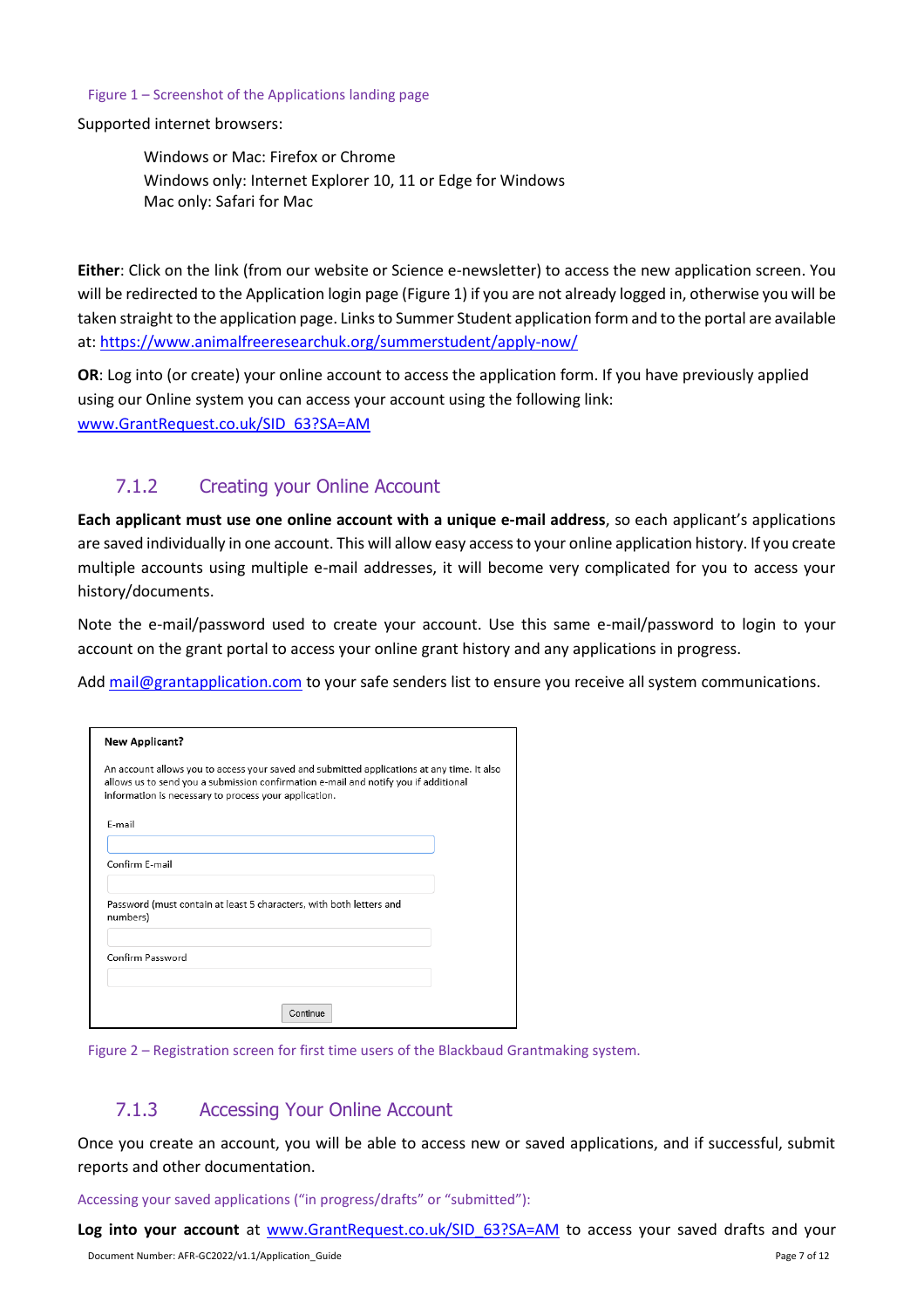submitted requests; sign in and select "in progress" or "submitted" in the drop down menu to see those applications (Figure 3).

**Do not use the new application form link on the website to access saved drafts**. If you use the application form link, it will create a new application each time you use it. If you keep entering the system through the application form link, you will end up with multiple copies of "draft/in progress" applications.

- **Select "in progress"**, to continue working on draft applications which have not been submitted and are still in draft form
- **Select "submitted"**, to view the applications that you have submitted. You cannot edit submitted applications.
- **To delete an application**, select the rubbish bin icon next to it.

| <b>RESEARCH UK</b><br><b>Applications</b>                                                                                                                                                                                                                                                                                                                                                                                 |                                |                  |       |                     |         |                               |
|---------------------------------------------------------------------------------------------------------------------------------------------------------------------------------------------------------------------------------------------------------------------------------------------------------------------------------------------------------------------------------------------------------------------------|--------------------------------|------------------|-------|---------------------|---------|-------------------------------|
| Welcome to your "My Application Page". This is the area where you will manage your applications to us. From the drop down box on the left:                                                                                                                                                                                                                                                                                |                                |                  |       |                     |         |                               |
| 1. Select "in progress" or "submitted" in the drop down.<br>2. If you select "submitted", you can only view the applications that you have submitted.<br>3. If you select "in progress", you will be able to continue working on your application.<br>4. To delete an application, simply select the rubbish bin icon next to it.<br>5. To email a copy of the application to yourself/someone else select the email icon |                                |                  |       |                     |         |                               |
|                                                                                                                                                                                                                                                                                                                                                                                                                           |                                |                  |       | Show                |         | In Progress Applications      |
|                                                                                                                                                                                                                                                                                                                                                                                                                           |                                |                  |       |                     |         | Hide Viewer Only Applications |
| <b>Application Name</b>                                                                                                                                                                                                                                                                                                                                                                                                   | <b>Project Title</b>           | <b>Requested</b> | ID.   | <b>Last Updated</b> | My Role | <b>Action</b>                 |
| 2019 Pilot Grant Call                                                                                                                                                                                                                                                                                                                                                                                                     | <b>Pilot Study Application</b> |                  | 20193 | 31/05/2019          | Owner   | m                             |
| 2019 Large Grant Call                                                                                                                                                                                                                                                                                                                                                                                                     | Large Grant Call Application   |                  | 20192 | 31/05/2019          | Owner   |                               |

Figure 3 ‐ Your personal applications landing page. This is where all your saved applications will be listed.

## <span id="page-7-0"></span>7.2 Application Form: "How To" start a new application

Click on the "new application" link on the Animal Free Research UK website or Science e-newsletter email for Summer Studentships.

| <b>RESEARCH UI</b>  |                                                                                                                                                                                                                                                                                                                                                                                                                                                                                                                                                                                                                                                                |  |
|---------------------|----------------------------------------------------------------------------------------------------------------------------------------------------------------------------------------------------------------------------------------------------------------------------------------------------------------------------------------------------------------------------------------------------------------------------------------------------------------------------------------------------------------------------------------------------------------------------------------------------------------------------------------------------------------|--|
| Introduction<br>GD. | $\bullet$<br>5 Animal Replacement<br>Supervisor Details<br>$\bullet$<br>$\bullet$<br><b>Project Details</b><br>$\left( 6\right)$<br>Declarations<br><b>Student Details</b>                                                                                                                                                                                                                                                                                                                                                                                                                                                                                     |  |
|                     | Contact Us   Help   Exit                                                                                                                                                                                                                                                                                                                                                                                                                                                                                                                                                                                                                                       |  |
|                     | Thank you for your interest in the 2022 Summer Student Programme.<br>A User Guide to the system and application process can be found here:<br>Animal Free Research UK quide to using www.grantreguest.co.uk.<br>All applications will be acknowledged by Animal Free Research UK. Applications will be reviewed as quickly as possible. We aim to contact all<br>applicants within 4-6 weeks of the deadline via email with the outcome of their application.<br>All information should be entered directly into the forms in this application or uploaded in the relevant field. There is no need to upload any<br>other additional supporting documentation. |  |
|                     | <b>Public Information</b>                                                                                                                                                                                                                                                                                                                                                                                                                                                                                                                                                                                                                                      |  |
|                     | Please note that information given in certain sections of this application form will be used by Animal Free Research UK to publicise the<br>work that will be taking place during this project. These fields will be highlighted in green sections like this.<br>Please note that we reserve the right to amend/modify any text in these sections to fit the requirements, e.g. only publishing selected<br>sentences/paragraphs in social media posts etc. We will not change the meaning of any text, or use anything out of context.                                                                                                                        |  |

Figure 4 – Summer Student Call application home screen.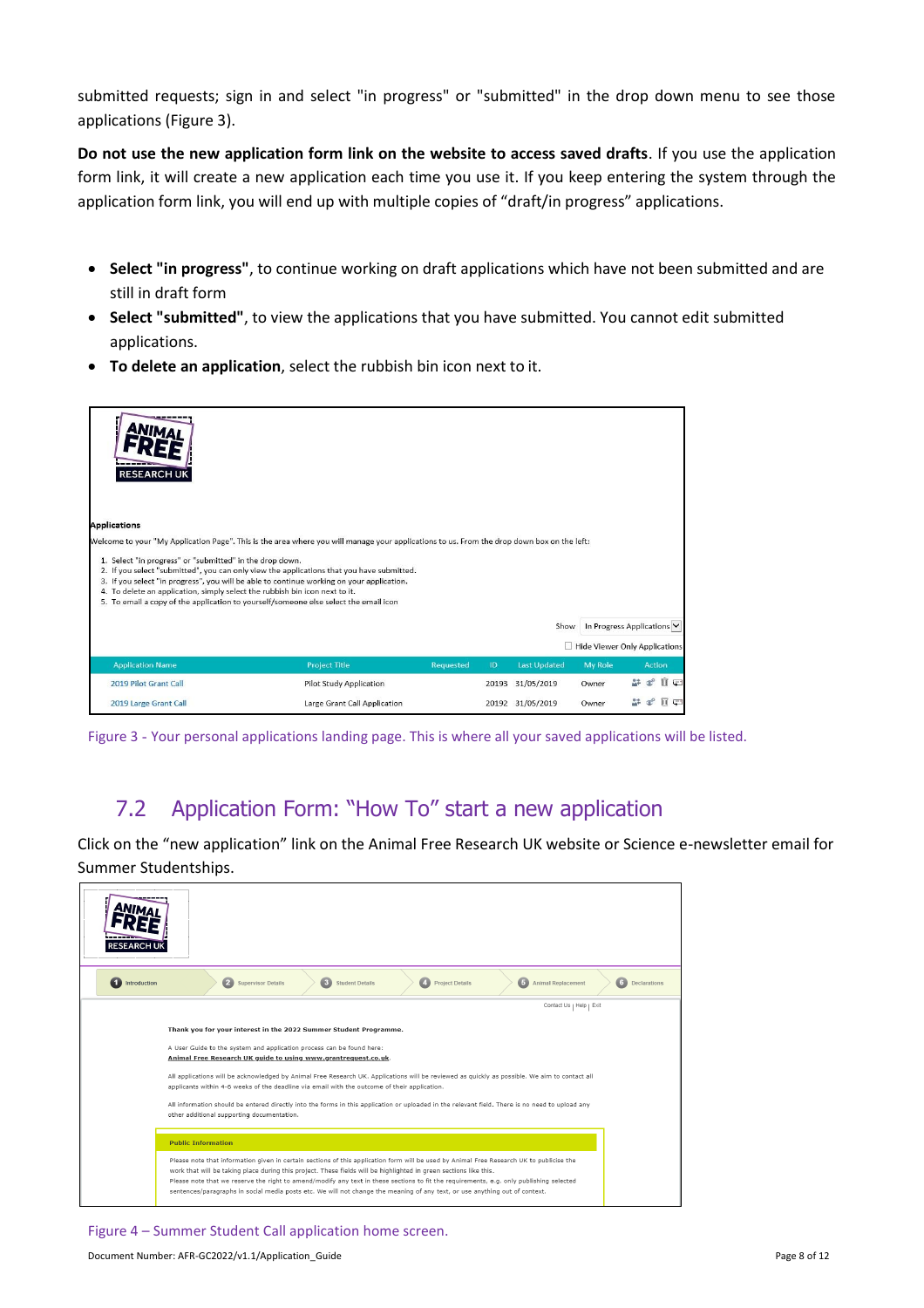*If you are trying to access an application already in progress (and NOT start a new one), see "Accessing Your Online Account" above and use the account URL not the "new application" link.*

When working on the application: always click the "SAVE" button at the bottom of the page before closing or your work will not be saved.

You do not have to complete the application in one sitting. To come back and work on the application later: Click "SAVE", and sign out. You can then and sign back into your account later to complete and submit it at a later time (directions below). Click "SAVE" regularly in case of computer or internet issues or poweroutage.

#### **The application will not be submitted to Animal Free Research UK until you click the "SUBMIT" button.**

When the application is in your account as an "in progress" draft, Animal Free Research UK cannot see or access the application.

## <span id="page-8-0"></span>7.3 Contact Information

The contact information relates to you, the applicant, not to a Grants/Programme Manager at your organisation. If these details (for a Grants/Programme Manager) need to be provided, then please use the "Request Contact" field ONLY, as this information will be added as a secondary contact.

**The e‐mail address listed on your application form as the "organisation e‐mail" is used as your unique identifier, so each applicant must have a unique e‐mail address.** If you use the same e-mail address as the "organisation e-mail" for different applicants, the account/records may be merged by the system when importing, possibly deleting important information related to the specifics of an application.

When filling in an application, you MUST use your organisational contact info (e-mail, phone, mailing address) in the fields listed as "Organisation". Do NOT use your personal (home) information in these fields.

## 7.4 Filling in the Form

<span id="page-8-1"></span>You are able to work directly in the application window and save and return to it when necessary.

**PLEASE NOTE: the application for does not 'auto‐save' any data entered – you MUST press the save button at the bottom of each page of the form to save any data you have entered.**

- Fill in the application form, by entering your data directly in the fields.
- To navigate through the pages, use the buttons at the bottom or the tabs at the top of the page.
- Limit the use of bullets, extra lines as spaces and other formatting. For points in a list in a field form, use a dash then enter your text.
- "SAVE" the application as "in progress" using the buttons at the bottom to come back and work on it later.

To return to your application DO NOT use the new application form link on the website. Log into your account here: https:/[/www.GrantRequest.co.uk/SID\\_63?SA=AM.](http://www.grantrequest.co.uk/SID_63?SA=AM) If you use the new application form link, it WILL create a new application each time you use it.

• Remember to "SUBMIT" the application prior to the application deadline. If the application is open and you are working on it when the deadline cut-off occurs, the system will close and will not allow the submission past the deadline.

## 7.4.1 To print a paper/offline copy of the questions

<span id="page-8-2"></span>If you prefer to read through a print copy before entering your answers in the online form, or read through the questions then draft your answers in a word processing program to then copy and paste into the online form fields, you can 'export' a copy of the questions by following the instructions below: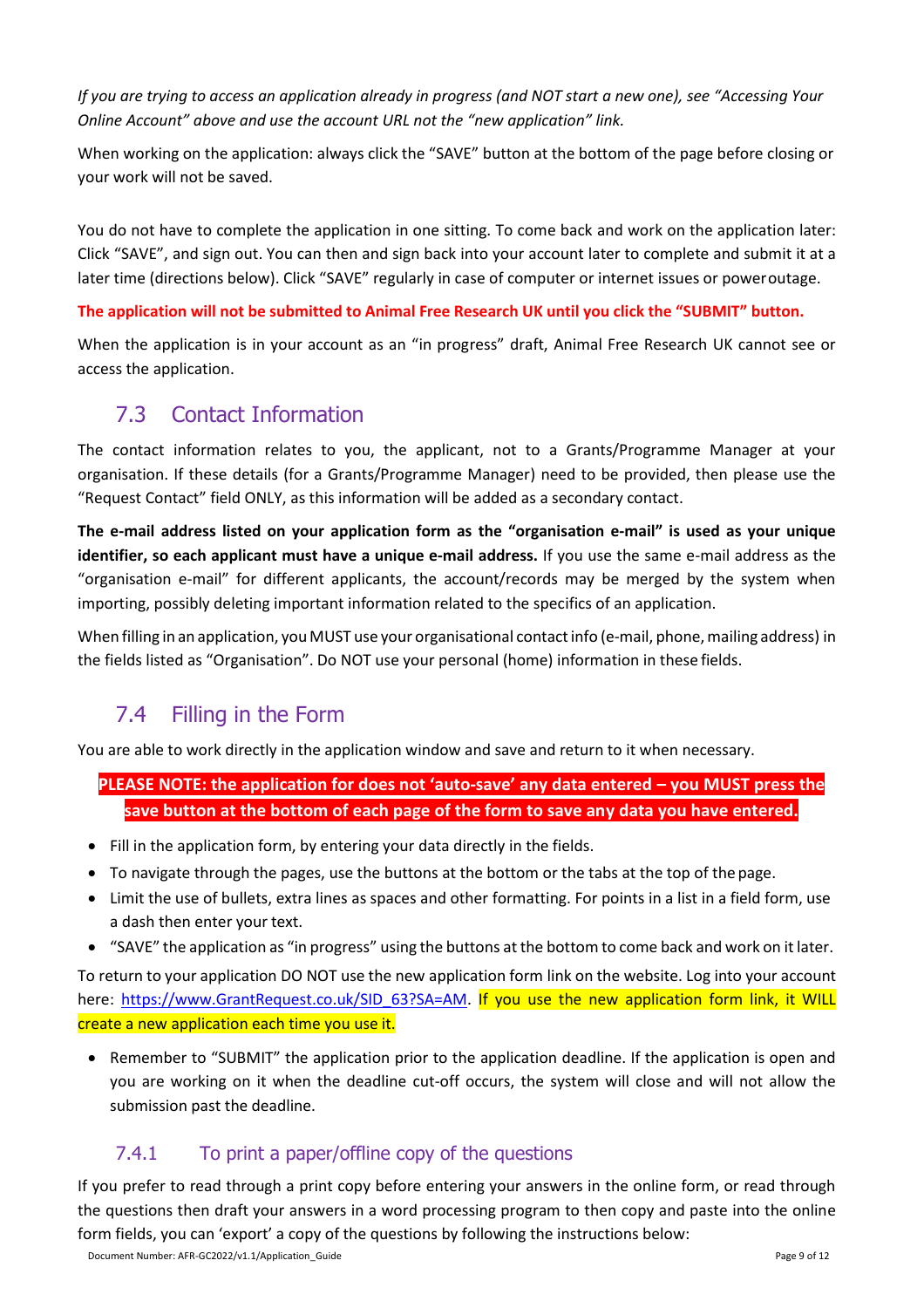Open the application and select "**Printer Friendly Version**" (Figure 5). Note: the check box answers will not print off unless you select each of the boxes.

You can then read the form, draft your answers in a word processing program, then copy and paste each answer into the appropriate field in the online application form.

If copying and pasting from a word processing program, limit your use of bullets, and other formatting. Use a dash (-) instead of bullets (•).



Figure 5 – Click 'Printer Friendly Version' to get an overview of the complete application. You can copy+paste the questions and any inputted text into a word processing document if you prefer to complete the application offline.

## 7.4.2 To e-mail a copy of the draft application

<span id="page-9-0"></span>To e-mail a copy of a completed (but not submitted) application or a draft version of an application to yourself or to someone else for review or discussion, select "e-mail draft" (Figure 5). Note: the check box answers will only print the ones that have been selected. If no choice/option has been made these will appear blank on any email/printed version of the application form.

## 7.4.3 Attachments

<span id="page-9-1"></span>Attachments are allowed (where requested in the application) up to a **MAX of 20 MB per application** (not per file uploaded). If you have very large images or additional documents that need to be submitted with your application, it is better to provide a link to an online storage solution (Dropbox, Google Drive, OneDrive etc.) from where we can download the files.

If you have multiple documents (such as letters of support) it is best to either scan or copy and paste them together to combine them into one document to upload.

When attaching electronic files, use PC compatible file formats (.doc; .docx; .xls; .xlsx etc.). We will not be able to open/process MAC-only compatible files/formats.

## 7.5 How to Submit the Completed Application

<span id="page-9-2"></span>**NOTE: Late applications will not be accepted, regardless of the reason (computer problems, power outages, internet connectivity issues etc.), so plan to fill in and "SUBMIT" the application well in advance of the deadline.**

When your application is complete: you must click the "SUBMIT" button on the final screen of the application form and submit the application before the deadline.

Once you "SUBMIT" successfully you will receive a confirmation e-mail (sent to the registered e-mail) with a copy of your application.

If you do not see the e-mail in your inbox, which should arrive within a few minutes of submission, check your "junk" or "spam" folders. Add [mail@grantapplication.com](mailto:mail@grantapplication.com) to your safe senders list in your e-mail program to ensure you receive all system communications.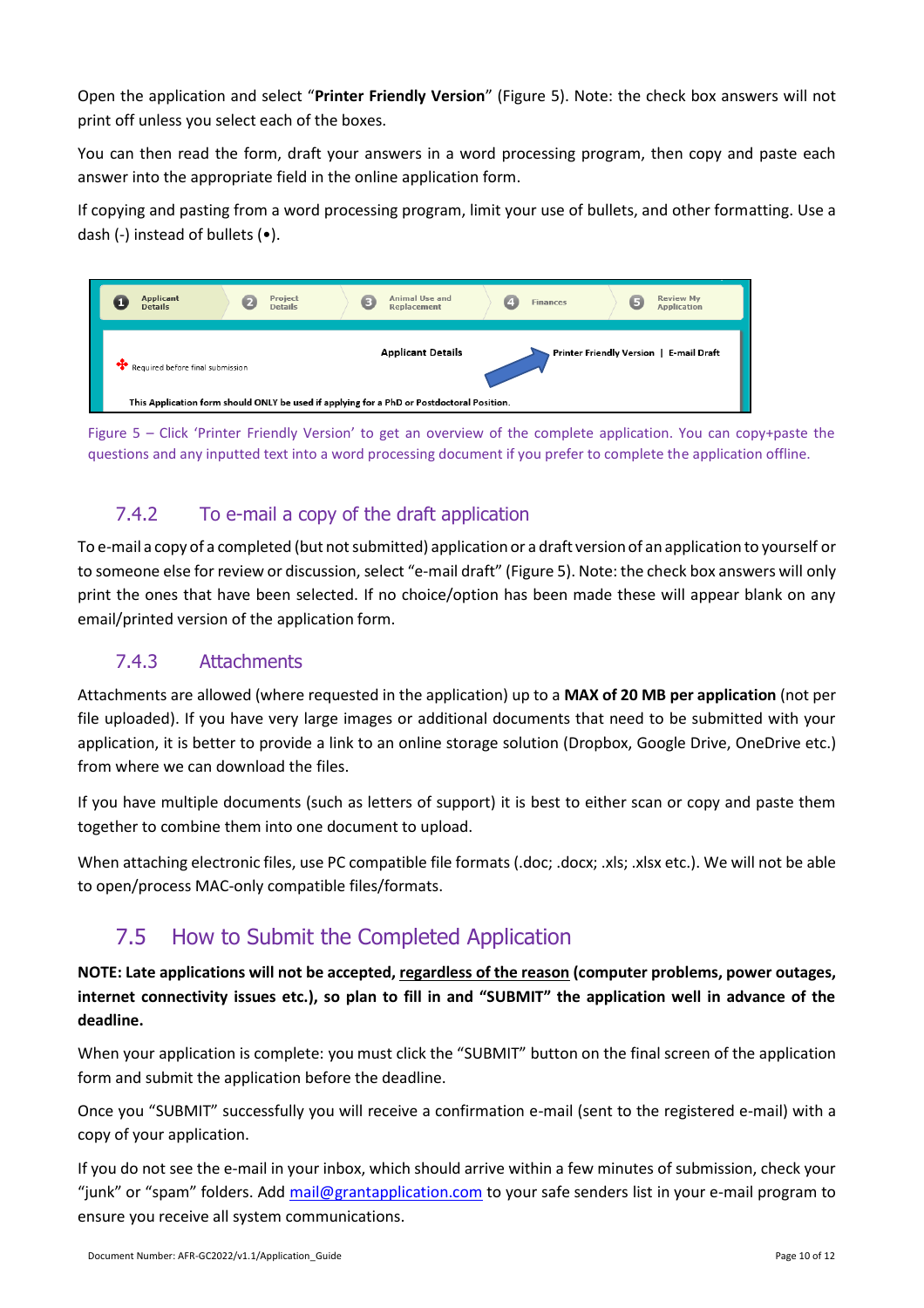If you still do not see the confirmation e-mail, log out and log back in to your Blackbaud Grantmaking online account – if the draft is still "in progress" then re-submit.

## 7.6 Browser Compatibility for the Online Application Portal

<span id="page-10-0"></span>Supported Browsers (latest versions preferred) for PC or Mac:

Internet Explorer 10, 11 for Windows Edge for Windows Mozilla Firefox for Windows or Mac Chrome for Windows or Mac Safari for Mac

Issues Common to All Browsers

- Viewing is best using a resolution of 1680 x 1050 or larger. Lower resolutions may require use of full screen mode (F11) to access some buttons or fields.
- Custom modifications to the default browser settings may cause compatibility issues.
- Zoom levels (more than 100%) may cause loss of scroll bars.
- If your browser blocks cookies (especially third party ones), you may experience problems logging in.

#### **Known Browser Issues**

#### Internet Explorer

If using IE and your computer is blocking the site, or not allowing pop-ups, please use following steps: Setup/Verify Pop-up and Security Settings

- Go to Tools > Pop-up Blocker > Pop-up Blocker Settings.
- Add the Online Applications site to the list of Allowed Sites in your Pop-up Blocker: https:/[/www.grantrequest.com](http://www.grantrequest.com/)
- Click Close.
- Go to Tools > Internet Options > Security tab.
- Click Trusted Sites and then click the Sites button.
- Add the Online Applications site: https:/[/www.grantrequest.com](http://www.grantrequest.com/)

#### Firefox

Scrolling may not be available In Firefox for Windows: When using Firefox, you may encounter scrolling issues depending on which version of Firefox you are using. Screens may not display horizontal and vertical scroll bars. If scroll bars are present, the scroll wheel on your mouse may not work.

The workaround: As an alternative, use the arrow keys to navigate the website. If scroll bars are displayed, you can click and drag the scroll bar to move through the page. If the issue persists, it is recommended to use IE/Chrome.